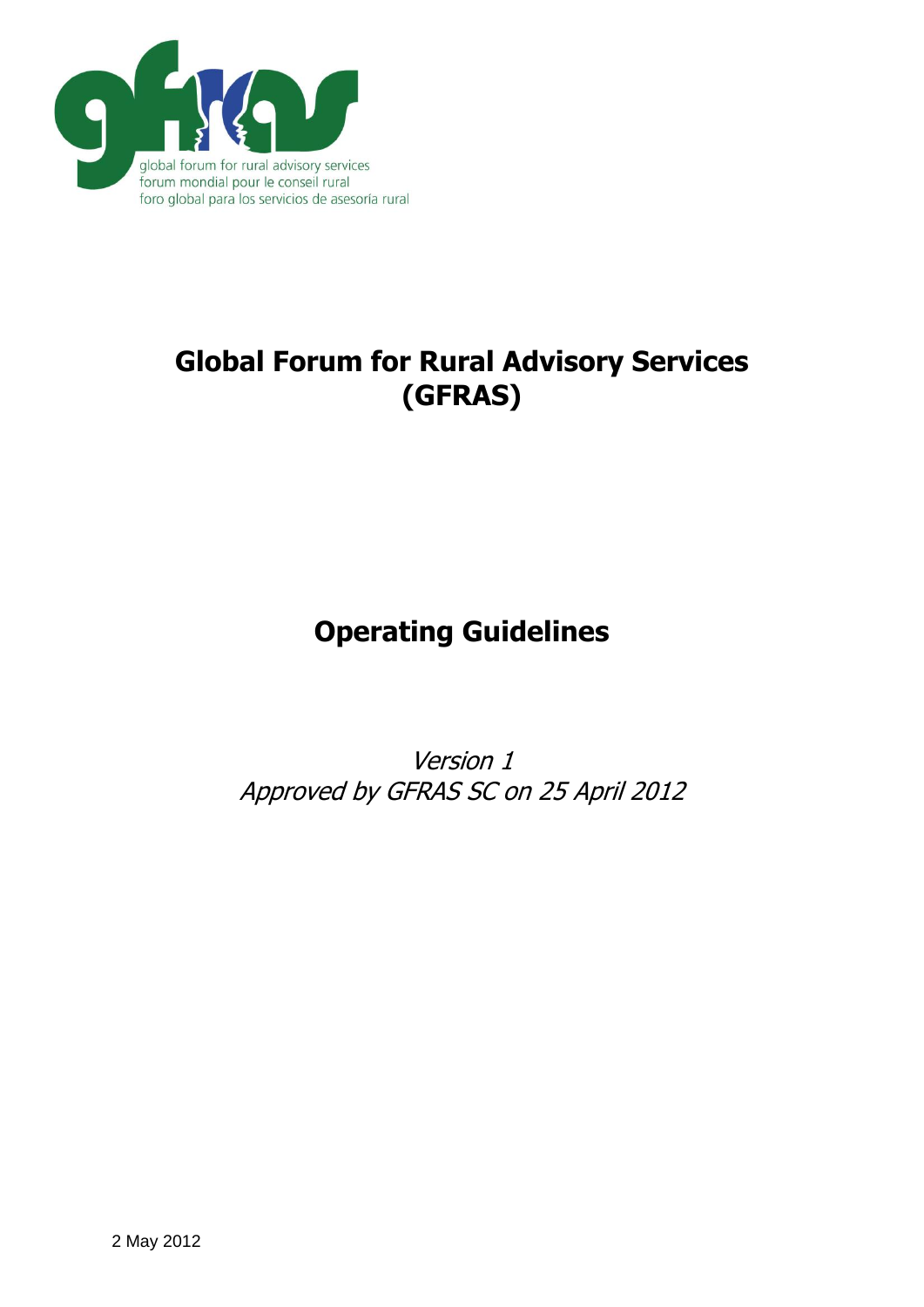## **Table of Contents**

| 1.                                                                              |  |  |  |  |  |
|---------------------------------------------------------------------------------|--|--|--|--|--|
|                                                                                 |  |  |  |  |  |
|                                                                                 |  |  |  |  |  |
|                                                                                 |  |  |  |  |  |
|                                                                                 |  |  |  |  |  |
|                                                                                 |  |  |  |  |  |
|                                                                                 |  |  |  |  |  |
|                                                                                 |  |  |  |  |  |
| Supplement 1: Travel and Reimbursement Guidelines for Participating in Events   |  |  |  |  |  |
|                                                                                 |  |  |  |  |  |
| Supplement 2. Self-Evaluation of GFRAS Steering Committee Member Performance. 9 |  |  |  |  |  |
| Supplement 3. Regional Members, Working Groups, and Steering Committee          |  |  |  |  |  |
|                                                                                 |  |  |  |  |  |
|                                                                                 |  |  |  |  |  |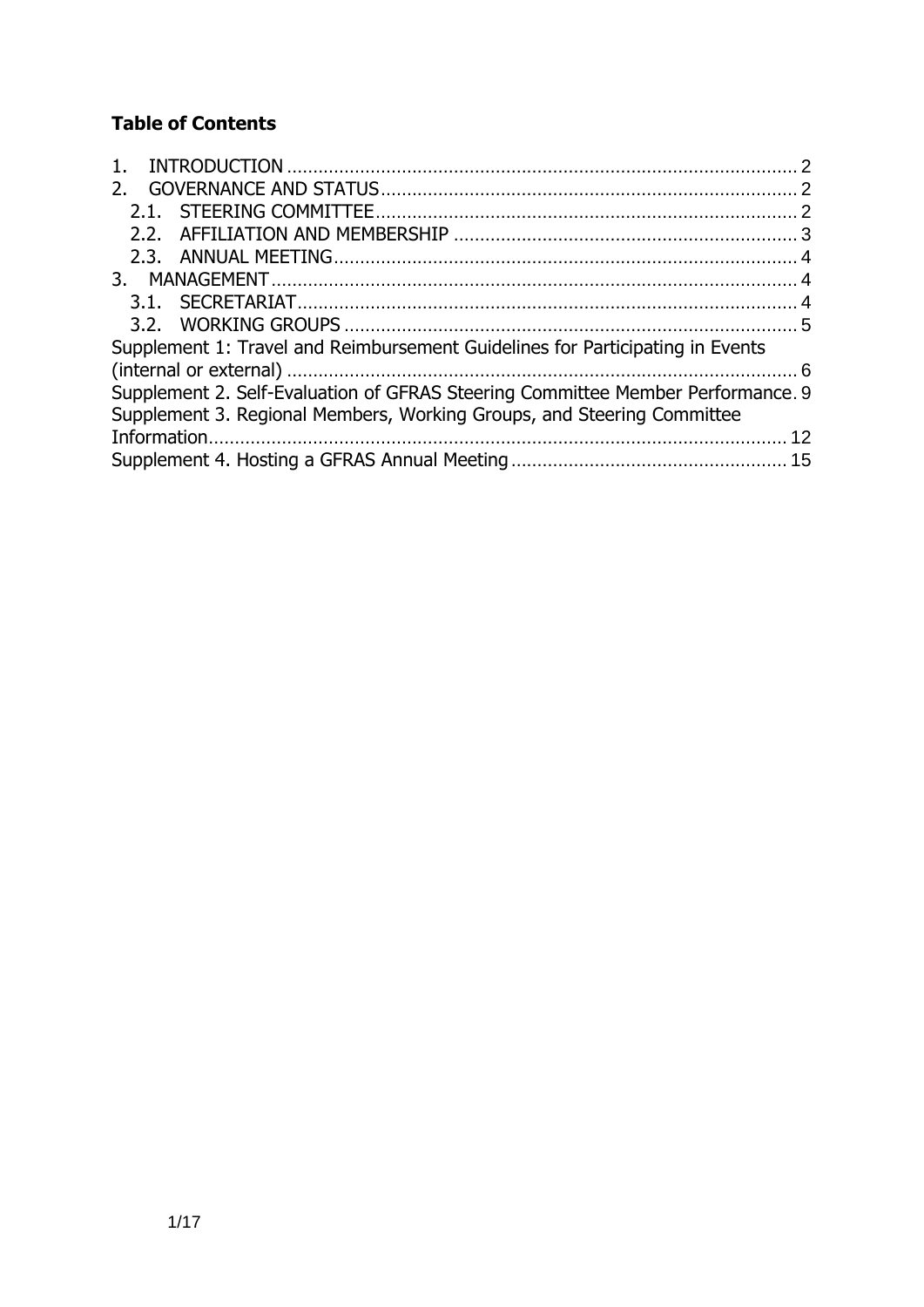## <span id="page-2-0"></span>**1. INTRODUCTION**

The GFRAS operating guidelines provide additional information and details to information found in the charter and other memoranda of understanding, letters of agreement, and contracts. The operating guidelines are less formal and can be amended from time to time with the approval of the GFRAS steering committee (SC). They are approved by the SC.

## <span id="page-2-1"></span>**2. GOVERNANCE AND STATUS**

### <span id="page-2-2"></span>**2.1. STEERING COMMITTEE**

#### **Functions of the Steering Committee**

 The steering committee is responsible for reporting on GFRAS progress, consulting with affiliates from the different regions, and obtaining feedback on strategic directions during the annual meeting.

#### Membership in the Steering Committee

The steering committee consists of up to twelve members as follows:

- Six seats for regional representatives, such as representatives of rural advisory services (RAS) networks and/or farmers' organisations.
- Six seats for relevant institutions or stakeholder groups at the global level and/or from different sectors (these can include the private sector, research, international and/or United Nations organizations concerned with agriculture, and non-governmental organisations, amongst others).
- One seat of the latter six is for the host (ex officio).
- Global/sectoral SC members are selected by nominations from the standing SC. If a member steps down from a global organisation seat, they can be replaced from within that same organisation.
- Regional RAS networks, with capacity, should select representatives from amongst their affiliates in accordance with international norms of transparency, inclusiveness, and representativeness
- If a SC member changes his/her job/organization, the member is no longer a part of the SC.

The SC does not provide a seat for every sector or interest group; rather, it is composed on a practical rather than political basis, of organisations who can contribute to the vision and mission. It has to be noted that once one becomes a member of GFRAS SC, he/she will not be allowed to compete for GFRAS consultancies.

#### Steering Committee Meetings and Operations

There shall be two SC meetings per annum and the meeting venue determined at the most cost-effective location. The following are some of the guidelines for the SC meetings:

- Steering committee members attend SC meetings at their own cost, unless approved by the chair to be supported on a case-by-case basis.
- Sitting fees (daily payment for participating in the steering committee meetings) are not allowed for SC members.
- SC members may be involved in working groups and other tasks of GFRAS, but their time will not be compensated.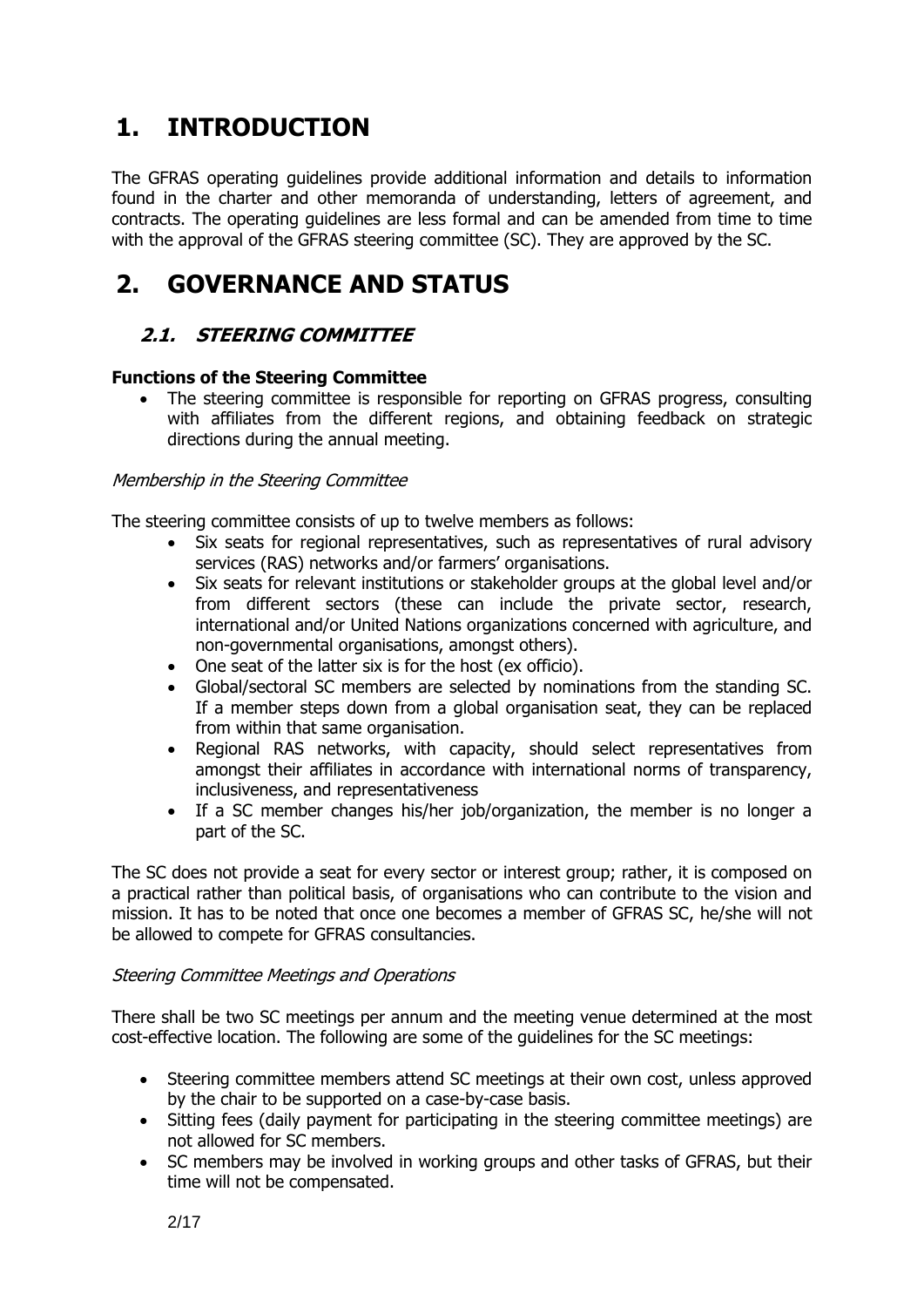GFRAS SC will conduct self-evaluations every 1-2 years (see Supplement 2).

### <span id="page-3-0"></span>**2.2. AFFILIATION AND MEMBERSHIP**

Definitions of affiliates and members are included in the GFRAS Charter.

#### **Regional RAS Members**

Regional RAS networks are the main members of GFRAS. A regional network is a group of people from a particular geographical region that have agreed to participate in GFRAS and to fulfil the expectations detailed below. See Table 1 in Supplement 3 for more information.

#### What Does GFRAS Offer to Regional Networks?

There are a number of benefits that GFRAS offers to RN, among which are;

- A platform, voice, and arena for discussion at the global level through the working groups, annual meeting, and other events
- Opportunity for exchange with other regions through the annual and regional meetings
- Backstopping on network building and organisational development
- Initial start-up support where necessary and on approved areas that dovetail with the GFRAS work plan
- Web and blog space on demand
- Support to seek funding
- Annual meeting invitation
- Access to GFRAS materials
- Membership in GFRAS
- Representation in the GFRAS steering committee where appropriate

#### What Does GFRAS Expect from Regional Networks?

- Adhere to the policies and principles of extension outlined in GFRAS recommended documents
- Strengthen the RAS activities in their region
- Organize the experience sharing in their region
- Support the national and sub-regional networks
- Inform GFRAS on issues in the region
- Informal representation of RAS in the region
- Exchange with other regions
- Comment on GFRAS products
- M&E of GFRAS in the region
- Regular reporting and communication
- Joint work plans with other members of GFRAS
- Representation in the GFRAS steering committee where appropriate
- Representation at the GFRAS annual meeting
- Reporting on the region at the steering committee and GFRAS annual meeting
- Distribution of information among the network
- Seeking a broad and pluralistic platform for the network in the region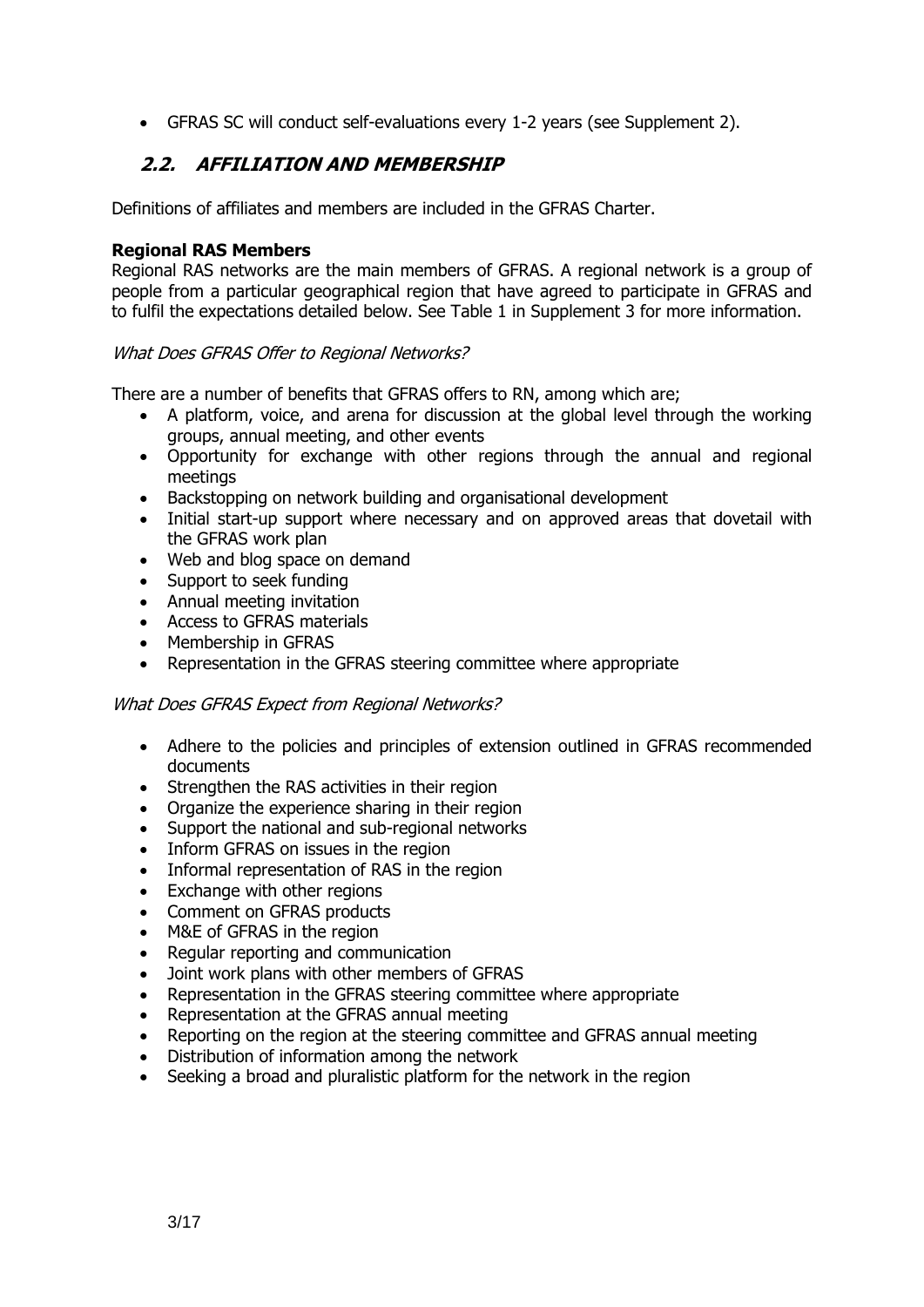## <span id="page-4-0"></span>**2.3. ANNUAL MEETING**

GFRAS holds an annual meeting for its members and affiliates in the AAS community. The annual meeting is the central GFRAS event for experience exchange and to discuss strategic directions. The annual meeting is guided as follows:

- Participation is open to all affiliates and members at own costs.
- As much as possible, the venue of the meeting will be rotated between regions
- A certain budget allocated to support southern affiliates to attend based on certain criteria determined by the organising committee.
- Details on how to host a GFRAS annual meeting are included in Supplement 4.

## <span id="page-4-1"></span>**3. MANAGEMENT**

GFRAS has no legal status and as such requires a host. Hosts must be able to provide administrative support including financial management and human resource systems. More information is included in separate documents: the hosting offer and the letter of agreement between the host, secretariat, and steering committee of GFRAS.

### <span id="page-4-2"></span>**3.1. SECRETARIAT**

The secretariat consists of several professional staff, and can be supported by the host, consultants, special advisors, interns, and temporary staff. The secretariat has a lean staffing, and they work to support work and activities conducted by members, working groups, and consultants.

- The secretariat is responsible for administration of GFRAS funds with support from the host under mechanisms agreed upon by the host, donor, and secretariat
- The Secretariat is headed by an Executive Secretary, whose position is an international-level.
- Host organisation and donor rules and regulations guide the administration and management of funds and other reporting by the secretariat.

Due to the leanness of the secretariat, and to benefit from a wider pool of professionals and expertise, the secretariat delegates much of its work to consultants and the working groups.

## **3.2. CONSULTANTS**

GFRAS uses consultants to conduct some activities and projects. Some of the rules in consultancy work;

- The process to hire consultants involves the writing of a terms of reference (TOR) by the secretariat or working group, which is sent to selected individuals, organisations, and/or posted on the GFRAS web site and distribution list.
- Consultants then make an offer which is judged by the secretariat and/or working group. Offers are judged by technical quality, value for money, relevant, adherence to the TOR, and qualifications of the individual. A contract is then made with the consultant.
- As long as the activity and budget is approved by the steering committee through the work plan approval process, the SC does not need to approve consultancies. However, the SC members may comment on terms of reference for consultants.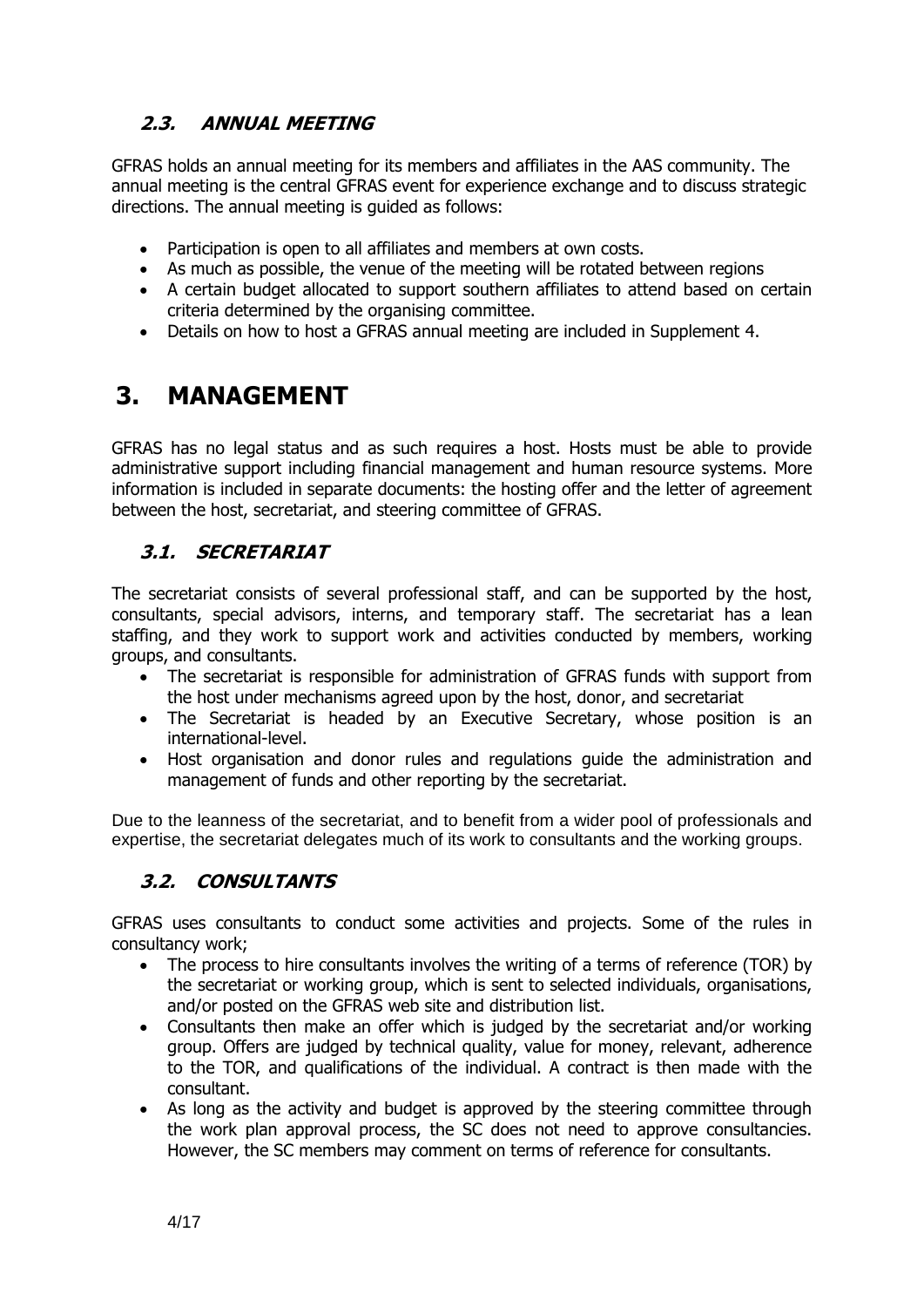- Tenders over 100,000 USD must be publicly tendered with a transparent process of selection.
- Travel and Reimbursement Guidelines make up Supplement 1 to the Operating Guidelines.
- In general, GFRAS uses principles of cost-sharing, economy flight tickets, and avoiding the wastage of funds and time.
- Receipts are required for all transactions.

### <span id="page-5-0"></span>**3.3. WORKING GROUPS**

GFRAS working groups are composed of a group of GFRAS affiliates or members actively working around a thematic topic, usually across regions and organisations. They are formed on a demand-driven basis and with the direction of the GFRAS steering committee. Working group members show a keen interest to regularly participate in the implementation and development of the GFRAS strategy and organisational development around their topic

#### **How do GFRAS Working Groups Operate? What are Key Elements?**

GFRAS working groups have a small core of people (5-10) who exchange over email and face-to-face on a topic to gain a common understanding, develop a concept note, prioritise an issue, engage with regions on that topic, and/or develop a product. Working groups often function as an advisory group to a consultant who is paid by GFRAS or a collaborating organisation to develop a product. Results of the working groups are often shared at the GFRAS [Annual Meeting](http://www.g-fras.org/en/events/gfras-events) and other relevant events in order to validate and promote the results. Working group members/institutions will be recognised in the product.

Duties of the working groups include

- Making time available to respond to requests and provide inputs on specific content issues from the secretariat, consultants, or regional networks;
- Developing strategies, outreach, and deliverables on thematic issues;
- Providing inputs into discussions and strategy development at global, regional and national level;
- Making links to the regions or to specific interest groups and working closely with regional affiliates and members; and
- Implementing time-bound activities.

For more information, see the GFRAS [Charter](http://www.g-fras.org/en/knowledge/gfras-publications/file/68-gfras-charter) and Supplement 5 in this document.

#### **How to become part of a GFRAS Working Group?**

To become part of a GFRAS working group, please contact GFRAS at [info@g-fras.org](mailto:info@g-fras.org) with information about why you want to join and what you and your organisation will contribute to the group.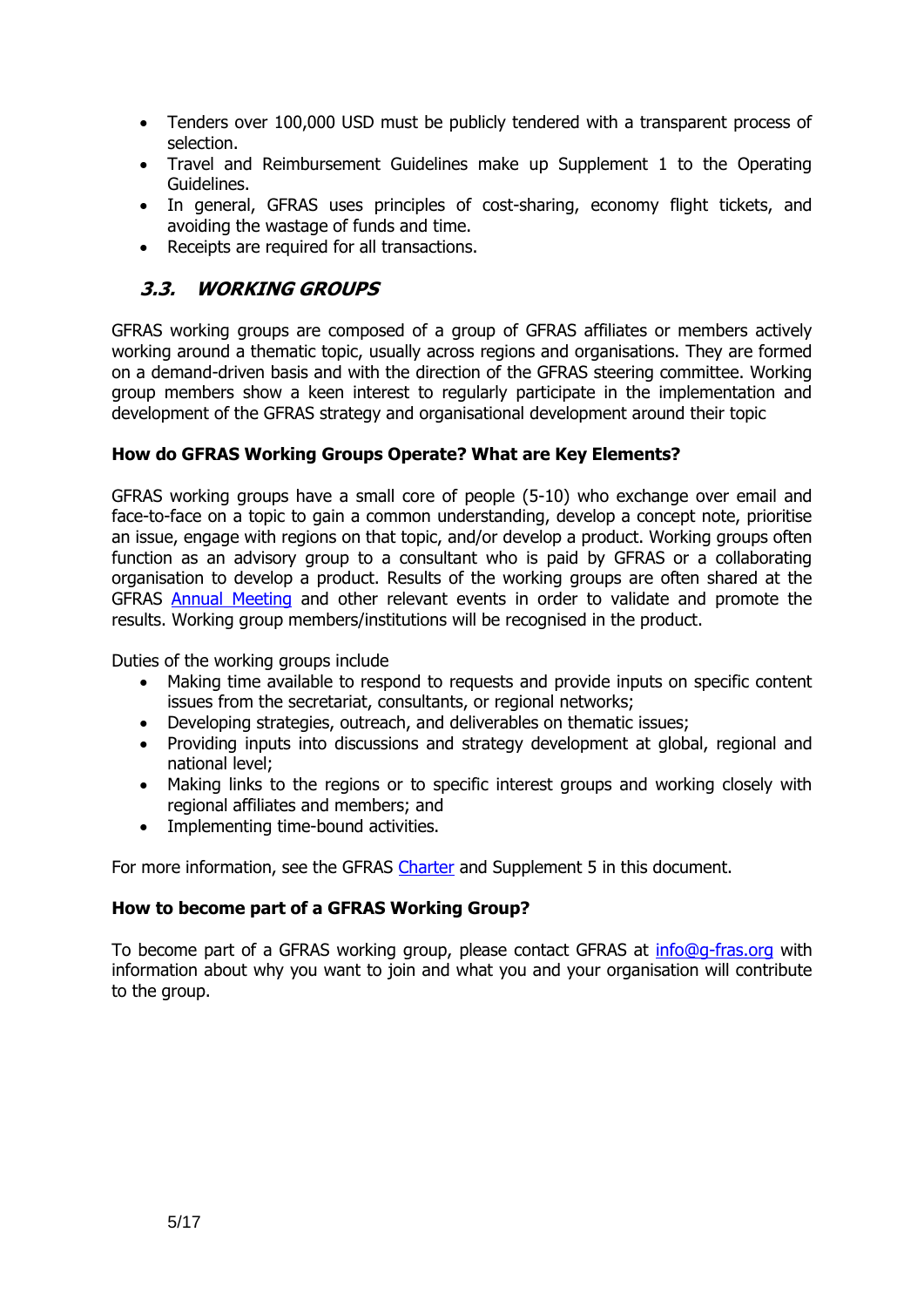## <span id="page-6-0"></span>**Supplement 1: Travel and Reimbursement Guidelines for Participating in Events (internal or external)**

The GFRAS secretariat can fund 1) GFRAS staff and consultants working under a contract, 2) GFRAS affiliates and steering committee members to represent GFRAS at key external events without contracts, and 3) affiliates or other key individuals as participants at GFRAS events. The "Guidelines for GFRAS Affiliates Funded to Participate in Events" define procedures, rights, and duties of these categories of GFRAS-funded participants. They are a supplement to the GFRAS Operating Guidelines.

The following criteria apply to support travel using GFRAS funds:

- Does it clearly fit in a GFRAS function?
	- o Voice in global policy dialogues and enabling environment for investment
	- o Evidence-based approaches and policies
	- $\circ$  Interaction and networking for capacity strengthening
- Does it involve a priority partner for GFRAS? (priority target stakeholder groups are defined in the long-term strategic framework)
- Does it add value for GFRAS (e.g. creation of new links to stakeholder groups that are weakly represented in GFRAS; potential future contributions to GFRAS work plan and activities)?
- Does it integrate and strengthen advisory stakeholders?

#### **1. GFRAS staff and consultants working under a contract (category 1)**

- The GFRAS secretariat staff and consultants who are contracted by GFRAS to fulfil specific terms of reference can agree with the GFRAS executive secretary to attend meetings in order to reach expected results.
- Reimbursement for working time is defined in the contract. Personal expenditures are covered by salaries and fees. Consequently, no pocket money is paid to GFRAS staff and consultants working under a contract
- Expenditures are reimbursed upon receipt and according to guidelines stated in this document.

#### **2. Participants funded on GFRAS secretariat demand (category 2)**

- The GFRAS secretariat can ask a GFRAS affiliate (including Steering Committee members) to represent GFRAS at a key external event. To obtain funding, the affiliate (funded participant) must be an expert in the event's topic and/or be geographically close to the event venue.
- The funded participants are reimbursed on costs according to this document.
- Expenditures are reimbursed upon receipt and according to guidelines stated in this document.

#### **3. Participants applying for funding to attend GFRAS events (GFRAS annual meeting and other co-sponsored events) (category 3)**

- GFRAS can decide to give financial support to affiliates who wish to participate in events (co-)organized by GFRAS. Funding is only provided if the financial situation allows it.
- The option to be financially supported is advertised to all targeted GFRAS affiliates in updates, the concept note or the registration form of an event, or on the GFRAS website. A deadline for application is indicated.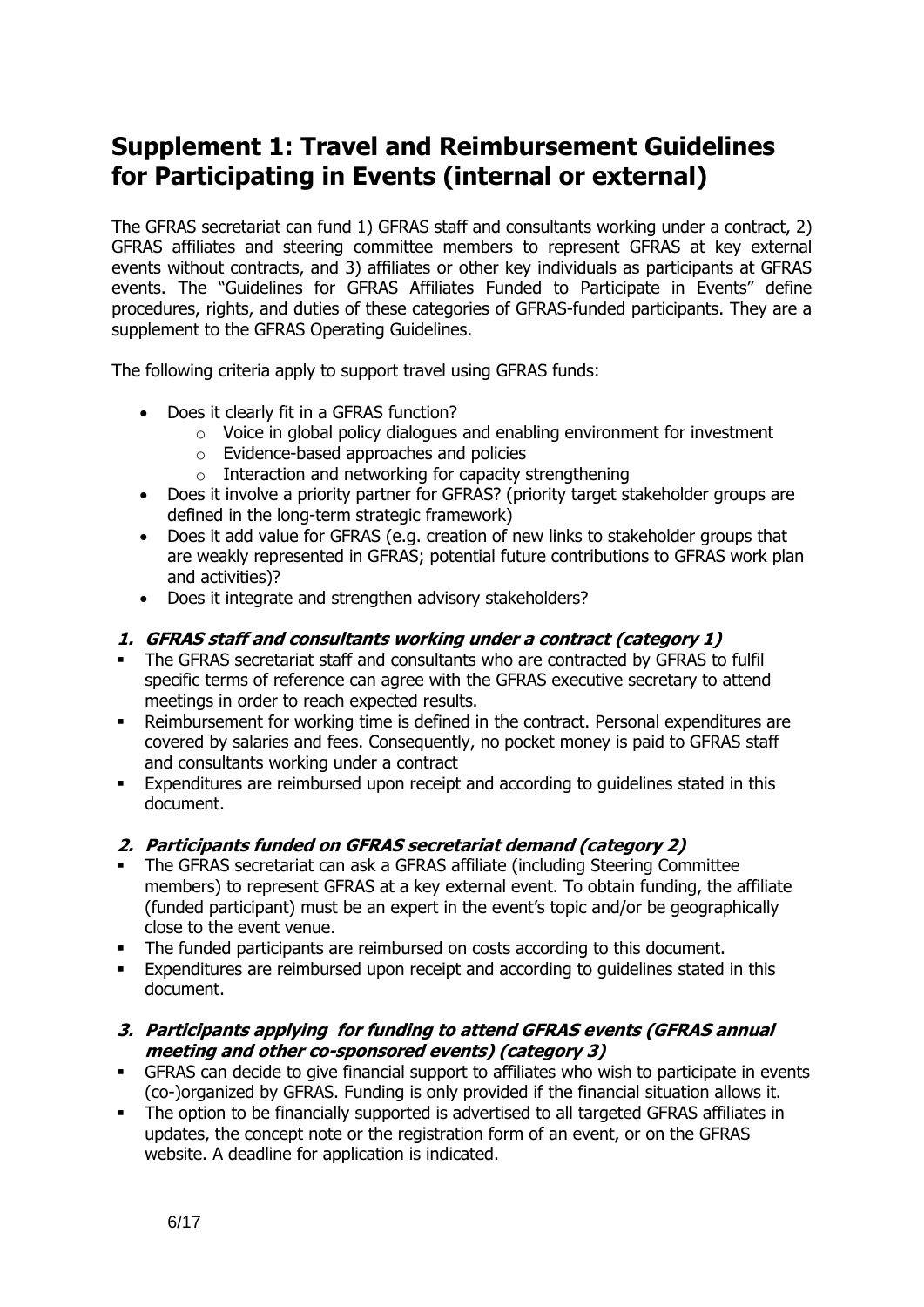- Application for funding entails a description of the motivation and indication of cofunding ability.
- The GFRAS secretariat selects the funded participants according to selection criteria: motivation, relation of applicant to RAS, diversity of funded participants in regions, sectors, and gender, value added for GFRAS (e.g. creation of new links to stakeholder groups that are weakly represented in GFRAS; potential future contributions to GFRAS work plan and activities).
- A letter of agreement gives details on funding conditions and refers to this document as an integral part. Affiliates who sign the letter of agreement have the right to be reimbursed for approved expenditures.
- Funded participants who sign the letter of agreement are obliged to attend the event. If they withdraw from their commitment without major reasons (such as sickness confirmed by a doctor), they compensate GFRAS for all incurred expenditures.
- Whenever possible, GFRAS pays directly for services needed by the funded participants. Expenditures that are made by the funded participants are reimbursed upon receipt.

#### **4. Travel and reimbursement guidelines**

- All categories of GFRAS-funded participants travel economy class by the most economic route; upgrades within economy class ("economy-plus", exit row seating) that entail extra costs will not be covered.
- GFRAS reimburses for receipted costs that are not directly paid by the GFRAS secretariat as stated in the contract, letter of agreement or in e-mails.
- GFRAS covers costs of e-tickets, travelling in destination country to/from events, food and drinks, accommodation during the event, and registration fee for the event. Rates for accommodation, food and drinks are defined in section 7.
- Additionally, GFRAS covers costs of pocket money and health insurance (upon demand) of participants applying for funding (category 3). Rates for pocket money are defined in section 7. Pocket money of GFRAS staff and consultants (category 1) are covered by their salary/ fees defined in the contract.
- **•** Phone calls for business matters, laundry, and printing of posters and promotional material is reimbursed for GFRAS secretariat staff only.
- GFRAS covers costs of accommodation during travelling for a minimal stop of 4 hours at nights (between 0am and 6am) and of 7 hours at days (between 6am and 12pm) food during travelling is covered by the airline. If the airline provides no food, funded participants are reimbursed for food upon receipt. Food during stops is reimbursed upon receipt if stops are at least between 7am and 10am for breakfast, between 12pm and 2pm for lunch, and between 7pm and 10pm for dinner. Travelling time and stops start and ends with the arrival and departure time of airplanes. Snacks and other expenditures during stops that are shorter or on a different time than defined are covered by pocket money or personally.
- GFRAS-funded participants personally cover the following costs: printing of posters and promotional material, mini-bar consummations, laundry, phone-calls, and other items not mentioned in this document.
- For financial reporting, participants applying for funding (category 3) must glue their receipts on different sheets for expenditures on 1) accommodation and food, 2) travelling, 3) other expenditures before handing them in. GFRAS staff and consultants working under a contract (category 1) and participants representing GFRAS (category 2) send a financial report listing all expenditures to the GFRAS secretariat, accompanied by continuously numbered receipts.
- Funded participants will be reimbursed by GFRAS for their costs within 30 days after submitting of approved receipts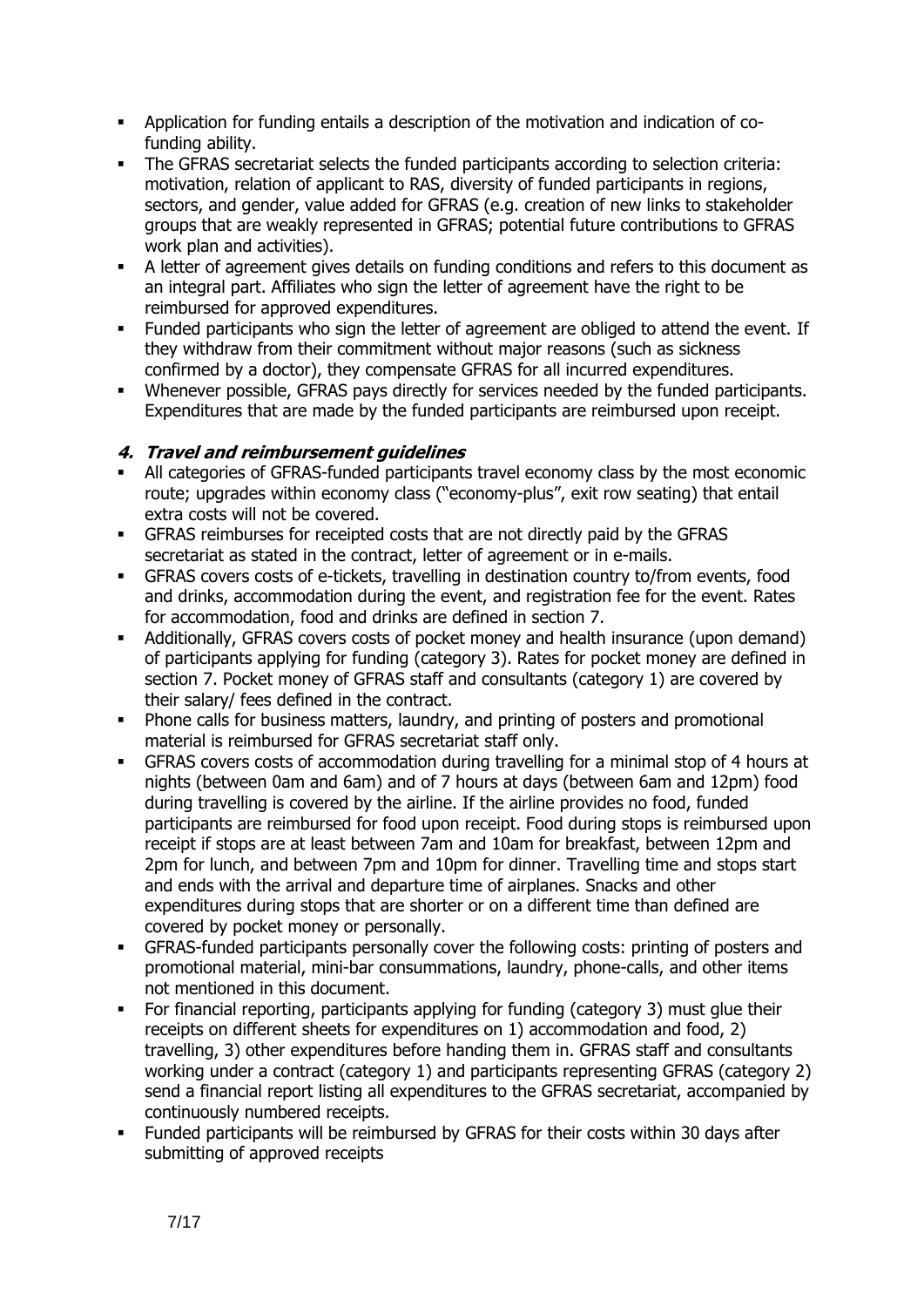### **5. Reporting**

 Funded participants report to the GFRAS secretariat within five days after the event on outputs and expected results on outcome level. Six months after the event, funded participants to GFRAS events report on actual outcomes of the event.

#### **6. GFRAS rates**

- GFRAS allowances correspond to the UN per diem rates, a practice used by many international organisations [\(http://apps.who.int/bfi/tsy/PerDiem.aspx\)](http://apps.who.int/bfi/tsy/PerDiem.aspx). Rates represent a cost-ceiling. Funded participants are reimbursed on effective costs that do not exceed the cost-ceiling and are stated on the receipt. The rates comprise:
	- Accommodation: 50%
	- Breakfast: 7.5%
	- Lunch: 17.5%
	- Dinner: 17.5%
	- Pocket-money: 7.5% (only category 3)
- Whenever possible, GFRAS secretariat pays directly for services needed by the funded participants. The GFRAS secretariat is free to decide on the standard and costs of these services.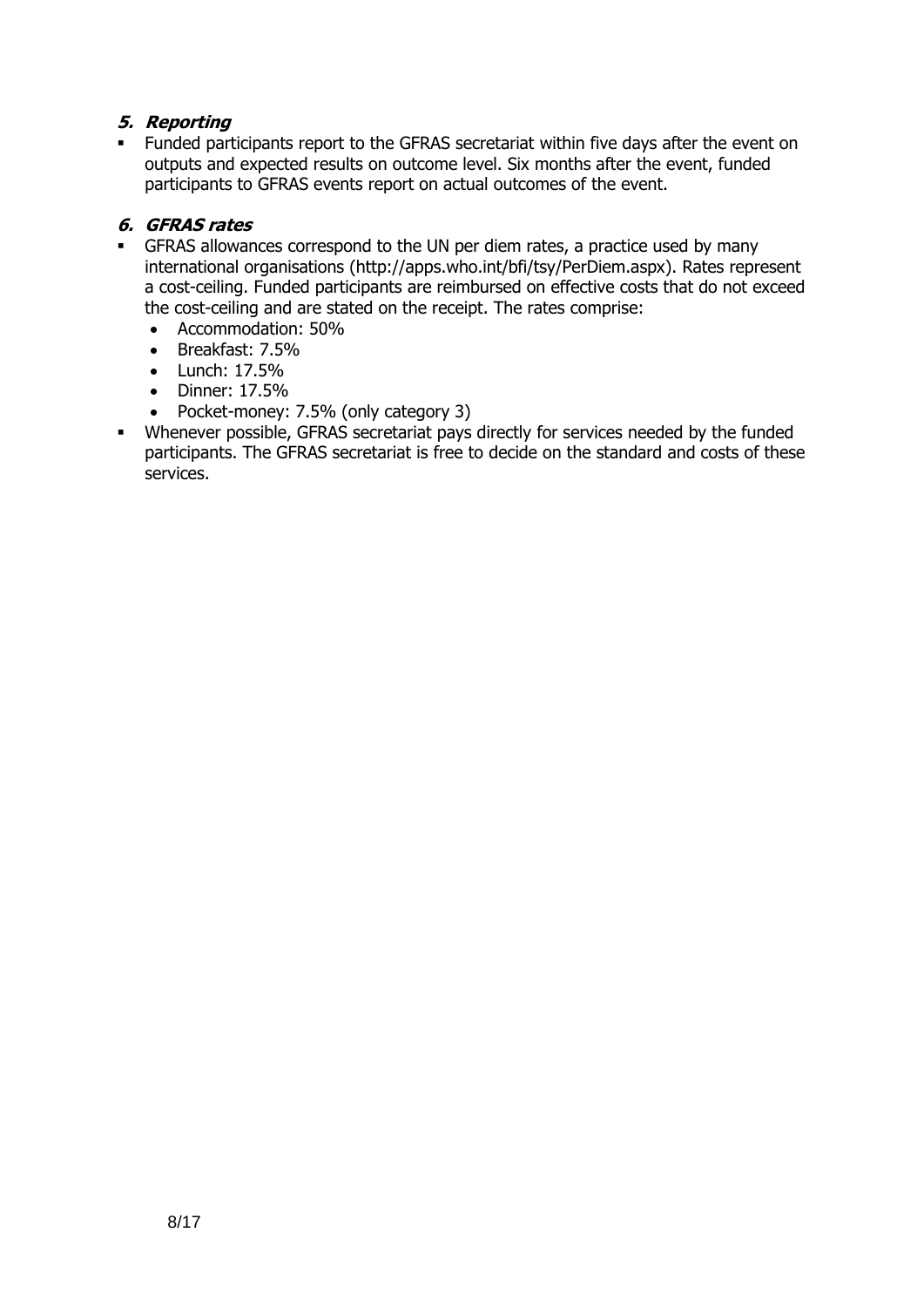# **Supplement 2. Self-Evaluation of GFRAS Steering Committee Member Performance**

<span id="page-9-0"></span>

| How the SC rates (1)                                                                                                                |                             |                 |              |                          |
|-------------------------------------------------------------------------------------------------------------------------------------|-----------------------------|-----------------|--------------|--------------------------|
| <b>Characteristics of the SC</b>                                                                                                    | <b>Strongly</b><br>disagree | <b>Disagree</b> | <b>Agree</b> | <b>Strongly</b><br>agree |
| Select the box on right that describes your opinion regarding the statements below                                                  | (1)                         | (2)             | (3)          | (4)                      |
| 1. The SC has the right mix of expertise.                                                                                           |                             |                 |              |                          |
| 2. The SC represented or brought out effectively all the issues that needed to be<br>addressed.                                     |                             |                 |              |                          |
| 3. The SC functioned well as a deliberative body.                                                                                   |                             |                 |              |                          |
| 4. The division of labour and responsibility among SC, working groups, and<br>secretariat was clear.                                |                             |                 |              |                          |
| 5. There was evidence of an effective working relationship between the SC and<br>the Executive and Staff.                           |                             |                 |              |                          |
| 6. The members of the SC demonstrated understanding of the mission of GFRAS<br>and how that mission is pursued by GFRAS activities. |                             |                 |              |                          |
| 7. The SC has a feeling of social ease and rapport with staff.                                                                      |                             |                 |              |                          |
| Decisions on policy were made only after full consideration by all parties<br>8.<br>concerned with the decision.                    |                             |                 |              |                          |
| Suggestions/Comments:                                                                                                               |                             |                 |              |                          |
|                                                                                                                                     |                             |                 |              |                          |
|                                                                                                                                     |                             |                 |              |                          |

March 2010 – March 2012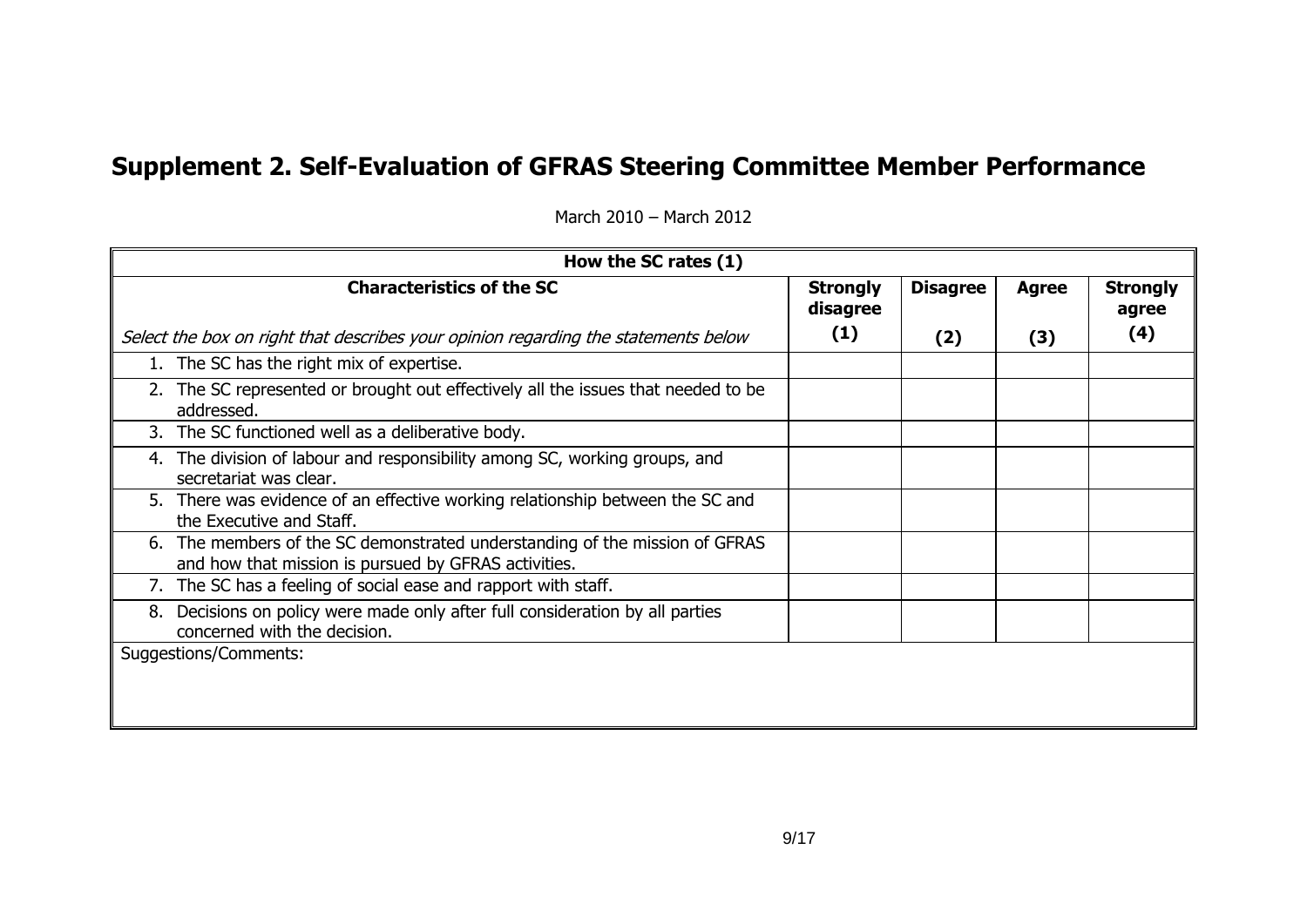### **Self-Evaluation of GFRAS SC Member Performance**

March 2010 – March 2012

| An individual GFRAS SC Member's perspective (2)                                                                                               |                            |      |      |                     |                    |
|-----------------------------------------------------------------------------------------------------------------------------------------------|----------------------------|------|------|---------------------|--------------------|
| <b>Characteristics</b>                                                                                                                        | <b>Very</b><br><b>Poor</b> | Fair | Good | <b>Very</b><br>good | None/<br>not appl. |
| Select the box on right that describes your opinion regarding the statements below                                                            | (A)                        | (B)  | (C)  | (D)                 | O                  |
| 9. The SC leadership (chair, co-chair) functions                                                                                              |                            |      |      |                     |                    |
| 10. The use GFRAS has made of me for representational functions (e.g. contacts<br>with officials or to represent GFRAS in a meeting) has been |                            |      |      |                     |                    |
| 11. The use GFRAS has made of my technical skills and experience has been                                                                     |                            |      |      |                     |                    |
| 12. The SC use of my skills is                                                                                                                |                            |      |      |                     |                    |
| 13. The results of my participation in the SC and/or on committees/working groups<br>has been                                                 |                            |      |      |                     |                    |
| Comments/Suggestions:                                                                                                                         |                            |      |      |                     |                    |
|                                                                                                                                               |                            |      |      |                     |                    |
|                                                                                                                                               |                            |      |      |                     |                    |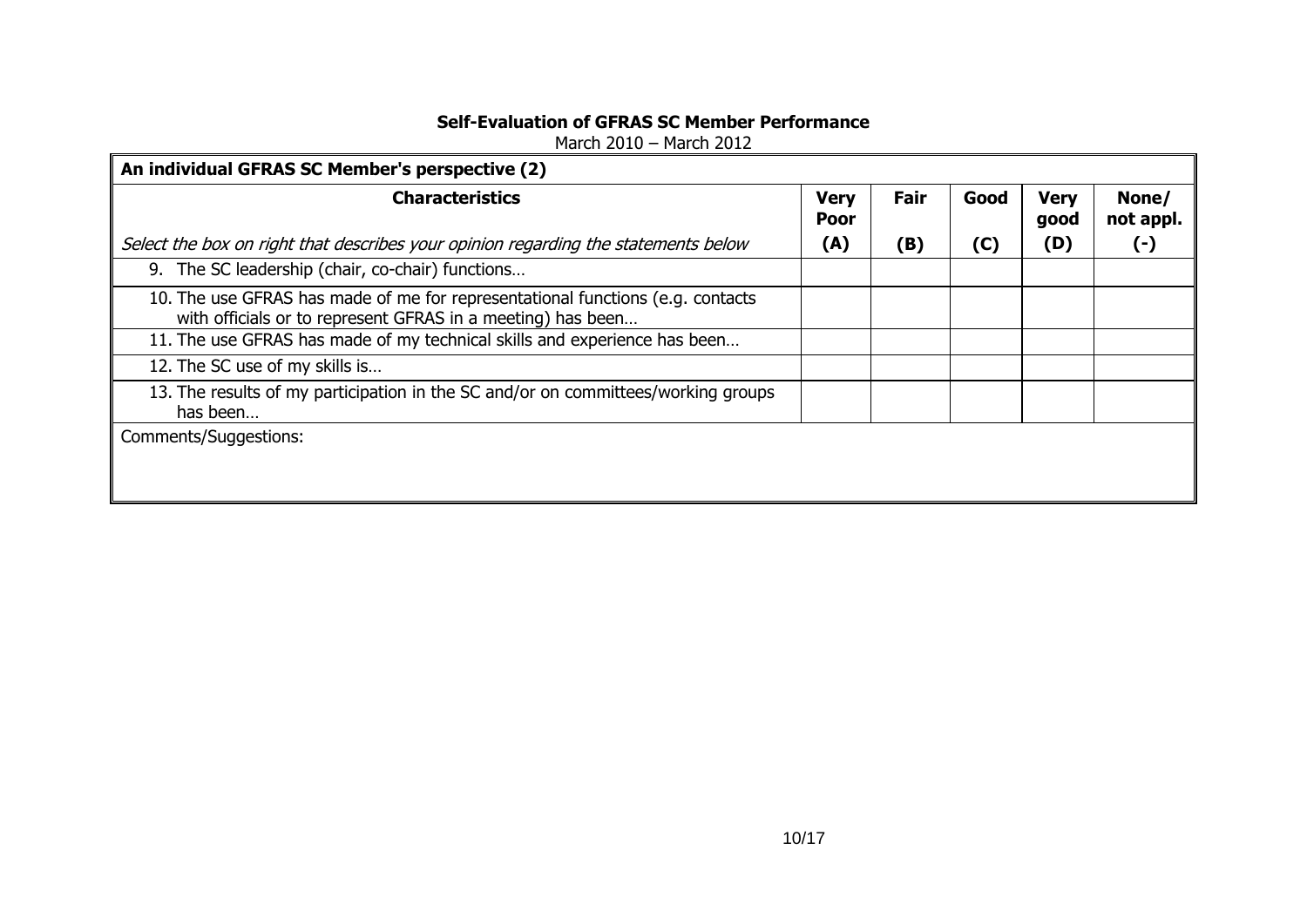### **Self Evaluation of GFRAS SC Member Performance**

March 2010 – March 2012

| Individual activities on behalf of GFRAS (3) |  |  |  |
|----------------------------------------------|--|--|--|
| <b>Yes</b><br>No                             |  |  |  |
|                                              |  |  |  |
|                                              |  |  |  |
|                                              |  |  |  |
|                                              |  |  |  |
|                                              |  |  |  |
|                                              |  |  |  |
|                                              |  |  |  |
|                                              |  |  |  |
|                                              |  |  |  |
|                                              |  |  |  |
|                                              |  |  |  |
|                                              |  |  |  |
|                                              |  |  |  |
|                                              |  |  |  |
|                                              |  |  |  |
|                                              |  |  |  |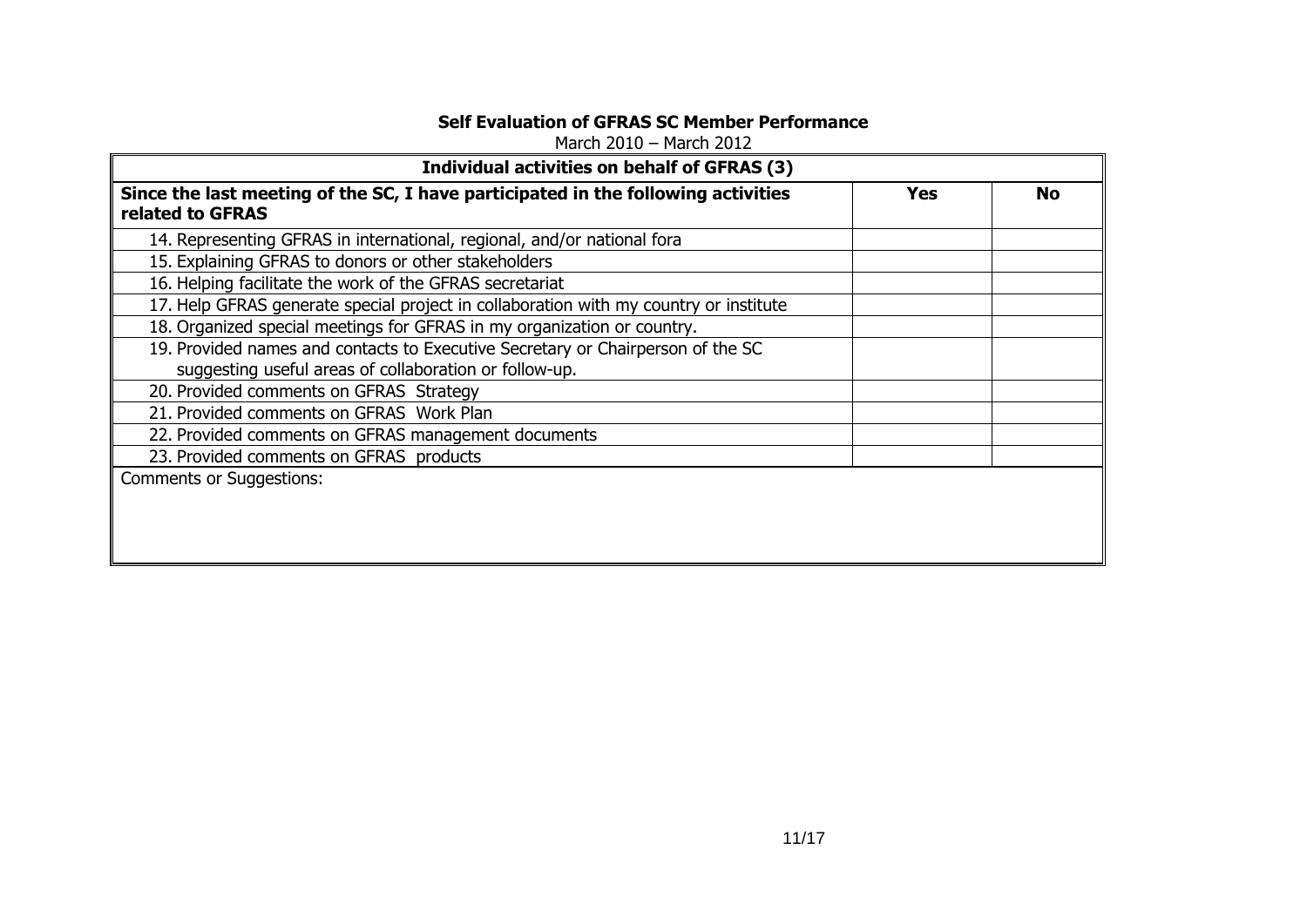## <span id="page-12-0"></span>**Supplement 3. Regional Members, Working Groups, and Steering Committee Information**

| Member                                                                                                                                                                  | <b>Region</b>                                   | <b>Main Contact Point</b> |
|-------------------------------------------------------------------------------------------------------------------------------------------------------------------------|-------------------------------------------------|---------------------------|
| African Network for Agricultural<br><b>Advisory Services (AFAAS)</b>                                                                                                    | Africa                                          | Silim Nahdy*              |
| Réseau des Services de Conseil<br>Agricole et Rural des Pays<br>Francophones d'Afrique de l'Ouest et<br>du Centre (RESCAR-AOC)                                          | Africa – Francophone<br><b>West and Central</b> | Patrice Djamen            |
| Asia-Pacific Islands Rural Advisory<br>Services Network (APIRAS)                                                                                                        | Asia                                            | Virginia Cardenas*        |
| <b>Central Asia and Caucasus Countries</b><br>(CACC) Network for RAS                                                                                                    | Central Asia                                    | Ainagul Nasyrova          |
| Pacific Islands Extension Network<br>(PIEN)                                                                                                                             | Pacific                                         | Stephen Hazelman          |
|                                                                                                                                                                         | South Asia                                      |                           |
|                                                                                                                                                                         | Near East                                       |                           |
| Internationale Akademie land und<br>hauswirtschaflicher Beraterinnen<br>und Berater (International Academy<br>for Agricultural Advisory Services<br>and Home Economics) | Europe - German-<br>speaking countries          | Erich Waldmeier           |
|                                                                                                                                                                         | Europe- Chambers of<br>Agriculture              | Michael Kuegler           |
|                                                                                                                                                                         | North America                                   | <b>APLU</b>               |
| Latin America Network for Rural<br><b>Extension Services (RELASER)</b>                                                                                                  | Latin America (and<br>Caribbean)                | Francisco Aguirre*        |
|                                                                                                                                                                         | Caribbean                                       | Wayne Ganpat              |

Table 1. Regional Members and Contact Points

#### Working Group on Evaluation

Lead: Ian Christoplos, senior content advisor to the GFRAS secretariat,  $ian@q$ lemdev.com

Members: Ian Christoplos, Sanne Chipeta [\(Knowledge Centre for Agriculture\)](http://www.vfl.dk/English/English.htm), Riikka Rajalahti [\(World Bank\)](http://www.worldbank.org/), Magdalena Blum [\(FAO\)](http://www.fao.org/), Pierre Labarthe [\(INRA\)](http://www.inra.fr/), Brent Simpson [\(MEAS\)](http://www.meas-extension.org/)

Partners: Modernizing Extension and Advisory Services [\(MEAS\)](http://www.meas-extension.org/); Natural Resources Institute [\(NRI\)](http://www.nri.org/)

#### Activities and outputs

- 1. GFRAS [guide](http://www.g-fras.org/en/knowledge/gfras-publications/file/20-guide-to-extension-evaluation) to extension evaluation
- 2. [Meta-evaluation](http://www.g-fras.org/en/knowledge/gfras-publications/file/62-meta-evaluation-of-extension-evaluation) of extension evaluations
- 3. [Review](http://www.g-fras.org/en/knowledge/gfras-publications/file/63-review-of-literature-on-evaluation-methods-relevant-to-extension) of literature on evaluation methods relevant to extension

#### **Description**

The GFRAS evaluation working group was formed by a group of people interested in the topic of extension evaluation. They mainly operate as a reference group for the development of the GFRAS [Guide](http://www.g-fras.org/en/knowledge/gfras-publications/file/20-guide-to-extension-evaluation) to Extension Evaluation. Some members have operated as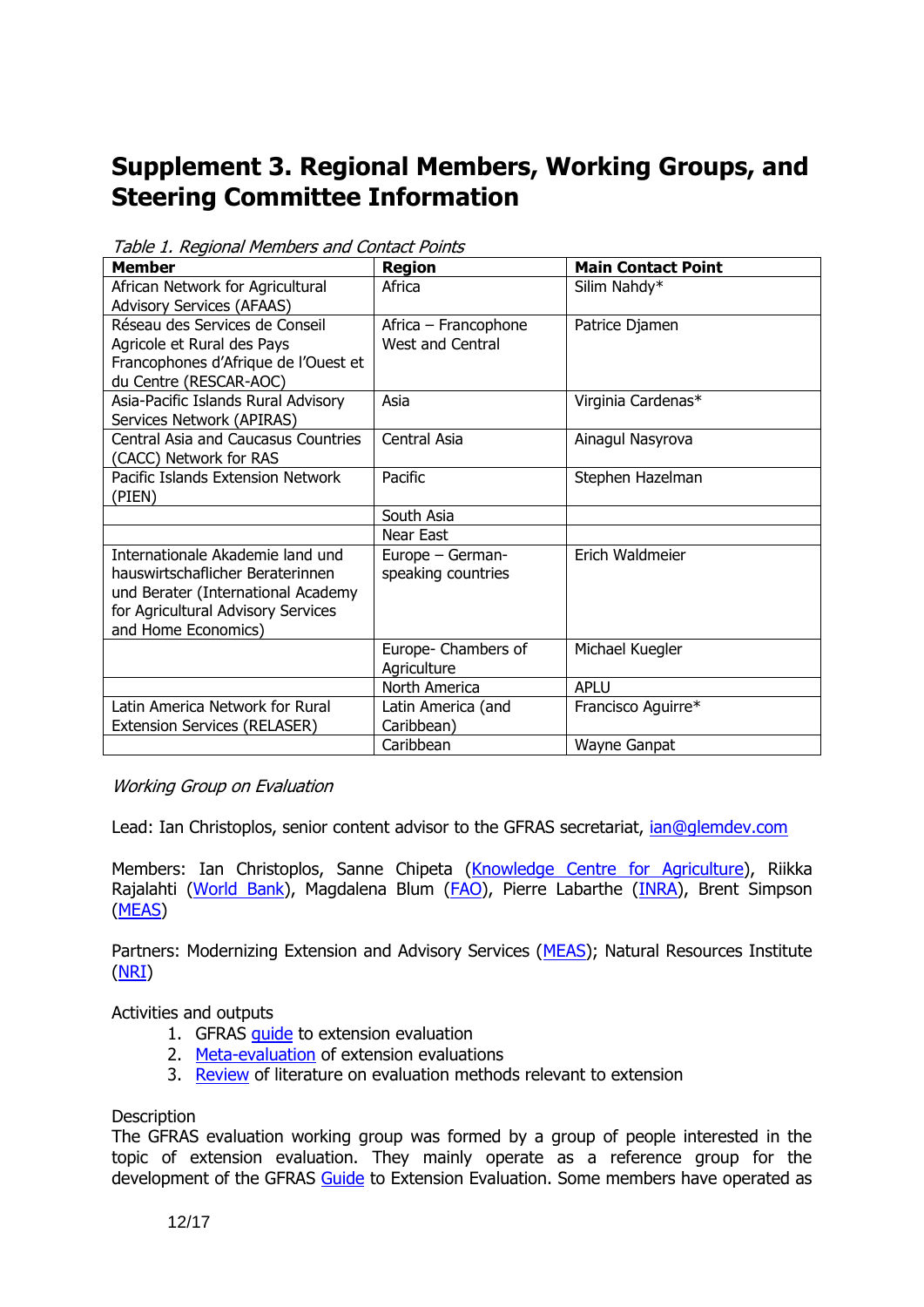a Help Desk type of support for those using the Guide. They continue to backstop GFRAS evaluation efforts, especially those using the Guide.

Working group on Capacity Strengthening Formed

Lead: Francisco Aguirre, RELASER, [faguirre@rimisp.org](mailto:faguirre@rimisp.org)

Members: Francisco Aguirre [\(RELASER\)](http://www.relaser.org/), Virginia Cardenas [\(APIRAS\)](http://www.apirasnetwork.org/), Ian Christoplos [\(Glemminge Development Research\)](http://www.glemdev.com/), Magdalena Blum [\(FAO\)](http://www.fao.org/)

#### **Description**

Capacity strengthening is a major issue in all regions of the world for rural advisory services. Capacity strengthening was started as a working group led by the Latin American regional network for rural extension (RELASER), with support from the Asia-Pacific Islands Rural Advisory Services Network (APIRAS).

#### Activities and outputs

- 1. Background paper: framework for capacity strengthening in extension
- 2. Position paper for the Global Conference on Agricultural Research for Development [\(GCARD](http://www.egfar.org/gcard-2012)) 2012 event entitled "The New Extensionist." The document will explain why foresight in agricultural and rural development must recognize the changing role of extension and rural advisory services and the new capacities needed: Capabilities needed at individual level; how the new extensionist functions within changing organisations and institutional structures; what partnerships does the new extensionist need to function effectively in the agricultural innovation system; and recommendations.

Working Group on Gender Equality in Rural Advisory Services Formed Lead: Sanne Chipeta, GFRAS steering committee, [\(sac@vfl.dk\)](mailto:sac@vfl.dk)

Members: To be decided

#### **Description**

The gender working group is for committed, interested people who want to see better gender equality in rural advisory services. They will work together to promote recognition of the need for gender equality in rural advisory services and better knowledge about policies and practises to achieve this.

Activities and outputs

- Identification of interested and committed working group members and possible partner institutions
- Establish the group and plan the way forward in detail
- Identification of priority questions and issues to be addressed
- Investigation of current knowledge and gaps of evidence
- Development of a concept note to address the gaps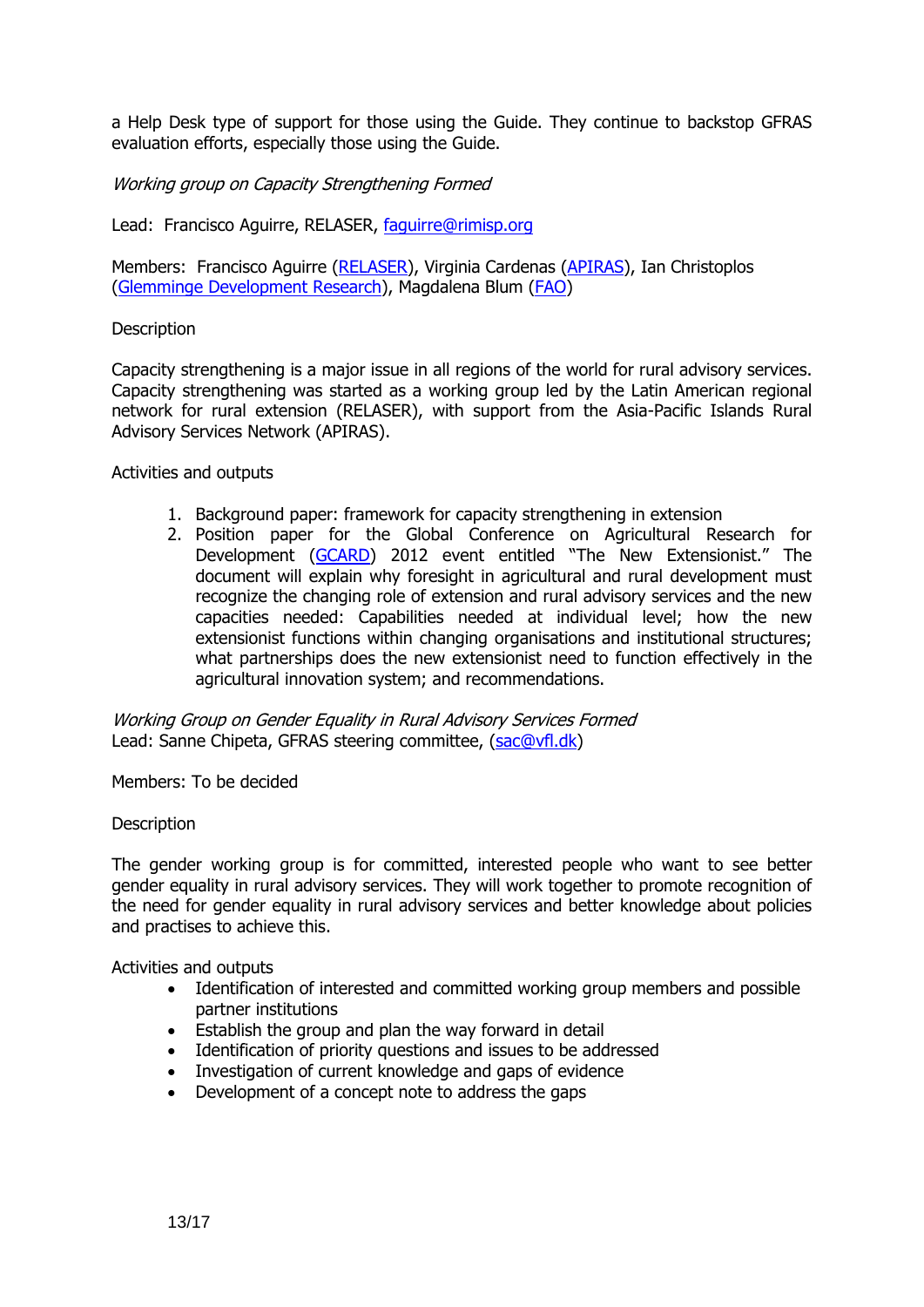GFRAS SC Members, Inception Phase (January 2010 – June 2011)

- Silim Nahdy, AFAAS (Chair)
- Magdalena Blum, FAO (Co-chair as of November 2010)
- Ajit Maru, GFAR (replaced by Raj Paroda, AAPARI, 2011)
- David Nielson World Bank (replaced by Riikka Rajalahti November 2010)
- Ian Christoplos, GDR
- Sanne Chipeta, DAAS
- Pierre-André Cordey, SDC
- Daniel Roduner, Agridea (replaced by Peter Reinhard, March 2011, who will be replaced by Juergen Roth, July 2012)
- Francisco Aguirre, Rimisp (joined in November 2010)
- Virginia Cardenas, UPLB (joined in November 2010)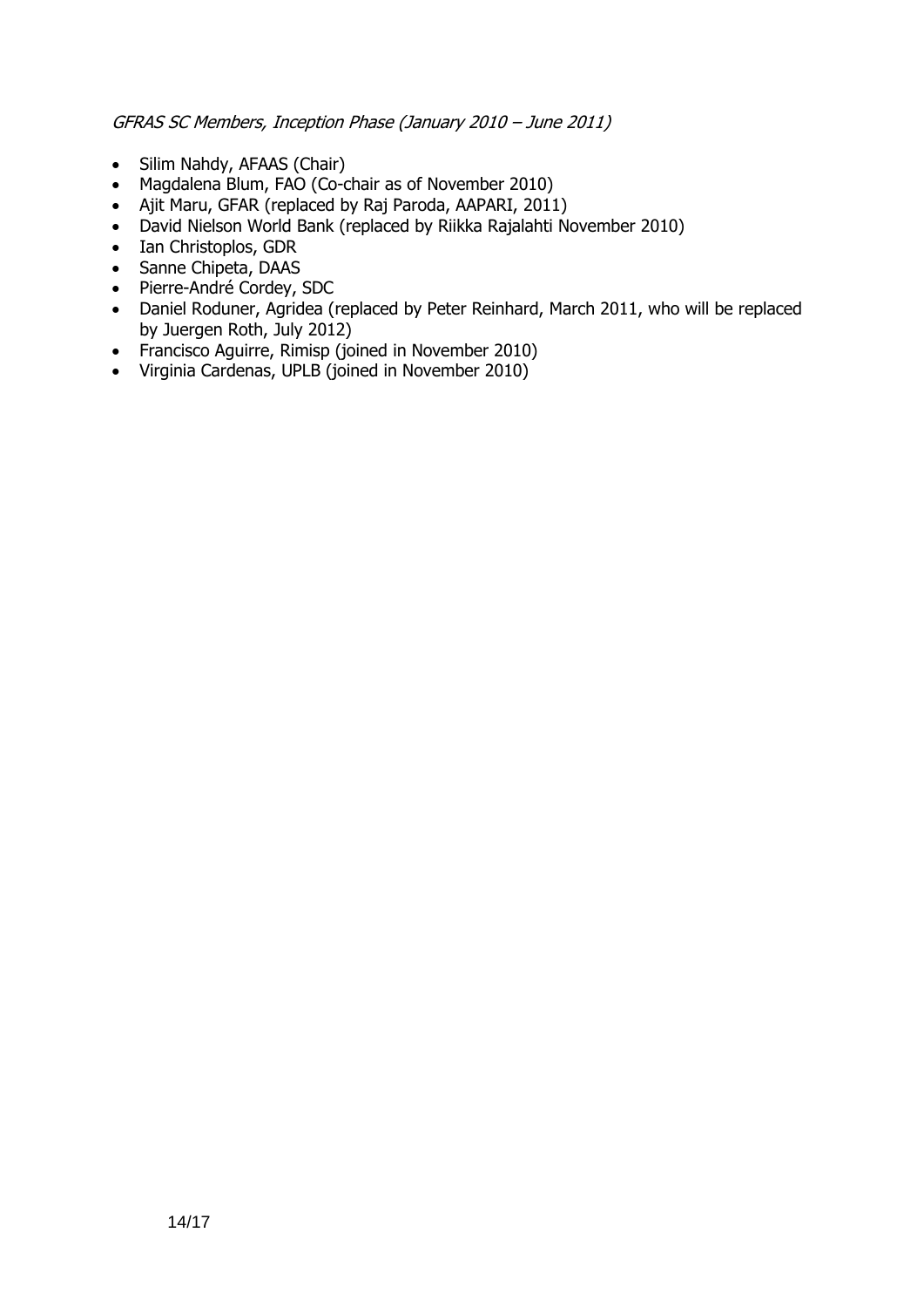## <span id="page-15-0"></span>**Supplement 4. Hosting a GFRAS Annual Meeting**

#### What is the GFRAS Annual Meeting?

The [GFRAS Annual Meeting](http://www.g-fras.org/en/events/gfras-events) is the central instrument to foster exchange on rural advisory services (RAS) between stakeholders and across regions, and to discuss GFRAS strategic directions and functioning. The GFRAS Annual Meeting contributes to all three [GFRAS](http://www.g-fras.org/en/about-us/about-us)  [functions,](http://www.g-fras.org/en/about-us/about-us) but mainly to functions 1 (providing a voice within global policy dialogues) and 3 (strengthening actors and fora in RAS).

The GFRAS secretariat, guided by an organising committee, organises the GFRAS Annual meeting in collaboration with GFRAS members. Logistical support is provided by the host of the GFRAS Annual Meeting. Past hosts of the meeting were [RELASER](http://www.relaser.org/) (2010, Chile), [AFAAS](http://www.afaas-africa.org/) (2011, Kenya), and [APIRAS](http://www.aprirasnetwork.org/) (2012, the Philippines).

#### Who can host the GFRAS Annual Meeting

In addition to regional and sub-regional RAS fora, GFRAS invites all interested networks and organisations to apply to host the GFRAS Annual Meeting. The [GFRAS steering committee](http://www.g-fras.org/en/about-us/about-us/governance) selects the host based on the following criteria (in order of relevance):

- Willingness and demand of the potential host of the GFRAS Annual Meeting
- Capacity of the potential host in regards to human resources and logistical, administrative, and financial experience
- Strategic opportunities to promote RAS and GFRAS, e.g. by reaching to a new segment of affiliates, strengthening partnerships with new organisations, and strengthening regional and sub-regional RAS networks
- Rotation of the GFRAS Annual Meeting between regions and countries to allow global attendance
- Role of the potential host in RAS, agriculture innovation systems, and rural development
- Security aspects for participants and political stability of the host country
- Rotation of the GFRAS Annual Meeting between sectors (public, private, civil society) and actors related to RAS (production, research, education, and others)
- Opportunity for GFRAS to gain synergies with other events related to rural advisory services (RAS)
- Cost and logistical considerations

The host does not need to fulfil all of the listed criteria.

#### What is involved in hosting a GFRAS Annual Meeting?

The host of the GFRAS Annual Meeting gives support and is responsible for organising key logistical and administrative aspects, including:

- Managing the registration process (online registration facilitated by GFRAS secretariat)
- Organising venue, equipment, and interpretation (if relevant)
- Preparing information material, promotional materials, and bags
- Supporting sponsored participants (booking flight and accommodation, paying out reimbursements, etc.)
- Organising the field trip (if relevant)
- Recording the meeting through minutes, photos, and video if demanded
- Managing finances (budgeting, contracting and paying service providers, financial reporting)